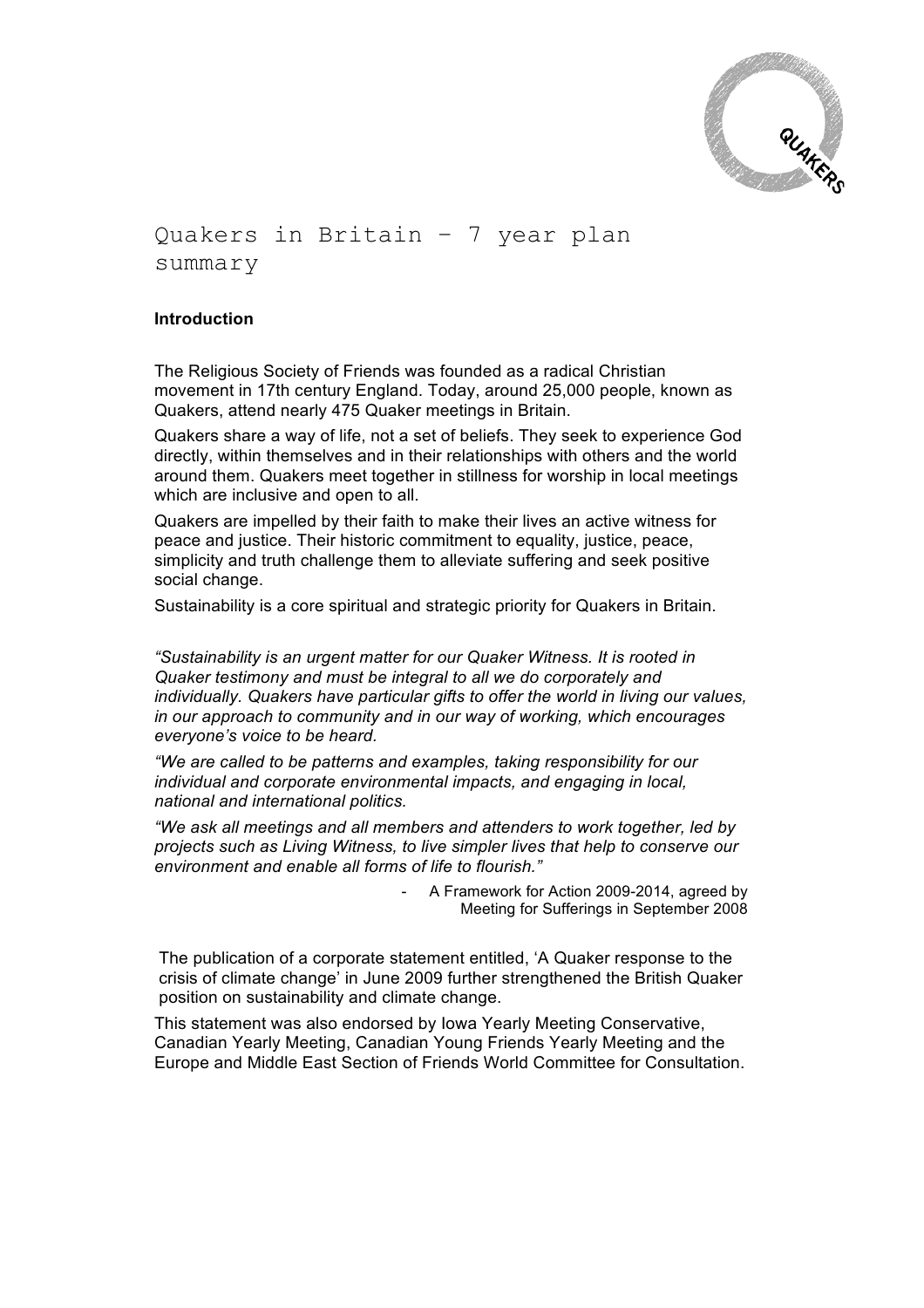# **A selection of planned Quaker action in the coming years:**

## **Assets**

- The historic Quaker owned conference centre, Swarthmoor Hall, in Cumbria plans to come 'off grid' in the next two to three years through on-site, small-scale energy production. Swarthmoor Hall is also seriously investigating the possibility of using the surrounding farmland it owns for one or two commercial wind turbines, to be owned cooperatively by British Quakers.
- Friends House, which contains the central offices of the Britain Yearly Meeting, a restaurant, café and meeting space for hire, will build on its recent 'Good Egg Award' for using only free-range eggs by gradually implementing a strict food policy for its catering and restaurant services. This includes total food recycling by the end of 2009, a 35 per cent increase in organic produce and 40 per cent of food sourced from within greater London by the end of 2012.
- Quakers in Britain are in the process of reaching an agreement with Rathbones Greenbank, their investment managers, to work with them to improve the environmental impact of companies with whom we have investment positions.

## **Education and young people**

- A three-year programme of courses entitled 'Good Lives don't have to cost the Earth' was launched in 2009 by Woodbrooke Quaker study centre in Birmingham. This specialised series of day events and study weekends aims to bring together the head, heart and spirit to cover the social, scientific, political and economic aspects of climate change.
- In 2010 'Journeys in the Spirit', a seasonally published resource for Quakers engaging with children and young people, will scale up its suggested activities and resources on sustainability.

## **Lifestyles**

- Quakers are already deeply engaged in personal change and widespread local activities and initiatives such as Transition Towns. Many Friends have already personally committed to the 10:10 initiative which will now also be encouraged through our central networks.
- We are exploring the possibility of launching a web-based forum next year that will chart the progress of four to five Local Meetings as they grapple with practical changes to the Meeting House, their own lifestyle and their activities as a community.
- The Quaker 'Living Witness Project' plans to gradually expand its team of expert 'resource people' who already provide workshops and advice to Local Meetings considering their response, both practically and spiritually, to climate change.
- Friends House has recently completed a comprehensive environmental audit. An ambitious plan of change has been produced; including a commitment to 10:10 and at least a 20 per cent reduction in